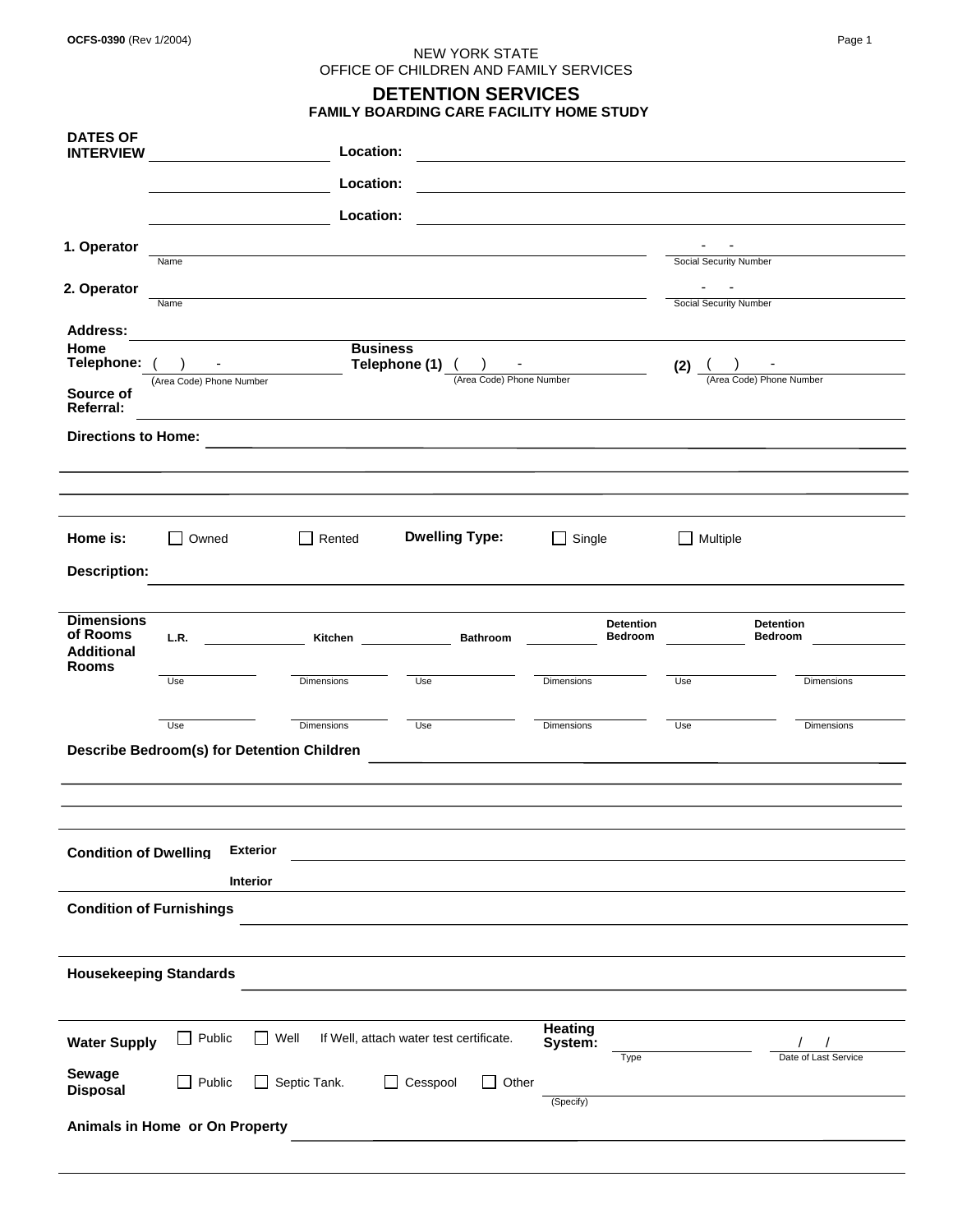| <b>Annual Income</b><br>(All Sources)                             | \$                                                            | <b>Annual Expenses</b><br><b>Contract Contract Contract</b>                                                     | \$<br><u> 1989 - Andrea State</u>              |                     |
|-------------------------------------------------------------------|---------------------------------------------------------------|-----------------------------------------------------------------------------------------------------------------|------------------------------------------------|---------------------|
|                                                                   | <b>BACKGROUND OF OPERATOR 1.</b>                              |                                                                                                                 |                                                |                     |
| <b>Names of</b>                                                   | Date of Birth                                                 | Place                                                                                                           | Number                                         | Sisters -<br>Number |
| <b>HIGH</b>                                                       | Last Grade<br><b>SCHOOL</b> Completed                         | Graduate?<br>College Years<br>$\Box$ Yes $\Box$ No Completed:                                                   | Graduate?<br>$\Box$ Yes $\Box$ No              |                     |
|                                                                   | <b>EMPLOYMENT HISTORY</b>                                     | the contract of the contract of the contract of the contract of the contract of the contract of the contract of |                                                |                     |
|                                                                   | Military<br>Service □ Yes □ No                                | If Yes, Branch:                                                                                                 |                                                |                     |
|                                                                   |                                                               |                                                                                                                 | $\Box$ Honorable                               |                     |
|                                                                   | Service: $\qquad \qquad \text{To} \qquad$                     | Discharge<br>Date:                                                                                              | Type<br>$\Box$ Other                           |                     |
| Dates of                                                          | <b>Community Activities:</b><br><b>Hobbies and Interests:</b> |                                                                                                                 |                                                |                     |
|                                                                   | <b>BACKGROUND OF OPERATOR 2.</b>                              |                                                                                                                 |                                                |                     |
|                                                                   | Date of Birth                                                 | Place                                                                                                           | <b>Brothers</b><br>Number                      | <b>Sisters</b>      |
|                                                                   | Last Grade<br><b>SCHOOL</b> Completed                         | Graduate?<br><b>College Years</b><br>$\Box$ Yes $\Box$ No Completed:                                            | Graduate?                                      | Number              |
|                                                                   | <b>EMPLOYMENT HISTORY</b>                                     |                                                                                                                 | $\Box$ Yes $\Box$ No $_{\text{Major}}$         |                     |
|                                                                   |                                                               |                                                                                                                 |                                                |                     |
| <b>Military</b><br><b>Service</b>                                 | $\Box$ Yes $\Box$ No                                          | If Yes, Branch:                                                                                                 | Rank:                                          |                     |
| Names of<br><b>Parents</b><br><b>HIGH</b><br>Dates of<br>Service: | To                                                            | Discharge<br>Date:                                                                                              | □ Honorable<br>Type<br>$\Box$ Other<br>Specify |                     |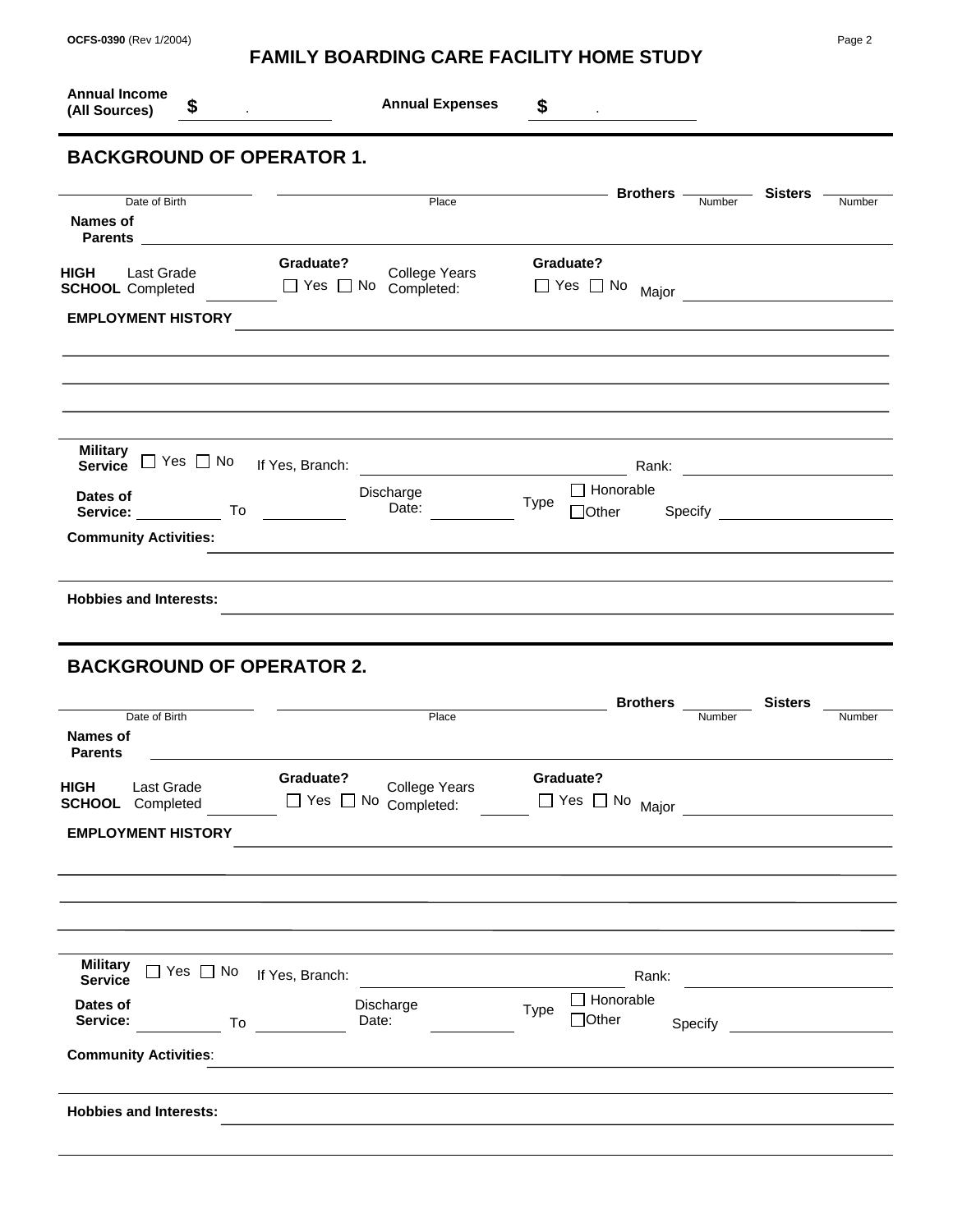| OCFS-0390 (Rev 1/2004) | Page 3 |
|------------------------|--------|
|                        |        |

## **FAMILY BOARDING CARE FACILITY HOME STUDY**

**Composition of Home (including number and ages of adults and children residing in home):**

| <b>Parenting Skills and Experience:</b>                                                                                                                                                                                                                                                                                                    |                                        |                  |                                         |                   |                                                  |      |
|--------------------------------------------------------------------------------------------------------------------------------------------------------------------------------------------------------------------------------------------------------------------------------------------------------------------------------------------|----------------------------------------|------------------|-----------------------------------------|-------------------|--------------------------------------------------|------|
|                                                                                                                                                                                                                                                                                                                                            |                                        |                  |                                         |                   |                                                  |      |
| <b>Agency Orientation</b><br>and Training:                                                                                                                                                                                                                                                                                                 | <b>Policy and</b><br><b>Procedures</b> |                  | <b>Child Abuse</b><br><b>Prevention</b> | <b>HIV</b>        | <b>Prevention/Education</b>                      | Date |
| Area<br><b>Classification:</b>                                                                                                                                                                                                                                                                                                             | $\Box$ Urban                           | $\Box$ Sub-Urban |                                         | Village<br>$\Box$ | Rural<br>П                                       |      |
| Neighborhood Environment: (Check all that apply)                                                                                                                                                                                                                                                                                           |                                        |                  | Residential                             | <b>Business</b>   | $\Box$ Industrial                                |      |
|                                                                                                                                                                                                                                                                                                                                            |                                        |                  |                                         |                   |                                                  |      |
|                                                                                                                                                                                                                                                                                                                                            |                                        |                  |                                         |                   |                                                  |      |
|                                                                                                                                                                                                                                                                                                                                            |                                        |                  |                                         |                   | .; Name, Distance and Means of Transportation To |      |
| Name                                                                                                                                                                                                                                                                                                                                       |                                        |                  |                                         |                   |                                                  |      |
|                                                                                                                                                                                                                                                                                                                                            |                                        |                  |                                         |                   |                                                  |      |
|                                                                                                                                                                                                                                                                                                                                            |                                        |                  |                                         |                   |                                                  |      |
|                                                                                                                                                                                                                                                                                                                                            | Name                                   |                  |                                         |                   | Distance                                         |      |
|                                                                                                                                                                                                                                                                                                                                            |                                        |                  |                                         |                   |                                                  |      |
|                                                                                                                                                                                                                                                                                                                                            |                                        |                  |                                         |                   |                                                  |      |
| <b>School District:</b><br><b>Elementary</b><br>School:<br>Middle/Intermediate or<br>Jr. High School:<br><b>High School</b><br><b>Name and Distance</b><br>to Nearest Hospital:<br>Physician Who Will<br><b>Treat Detention Child</b><br><b>Dentist Who Will Treat</b><br><b>Detention Child:</b><br>ADDITIONAL COMMENTS AND OBSERVATIONS: |                                        |                  |                                         |                   |                                                  |      |